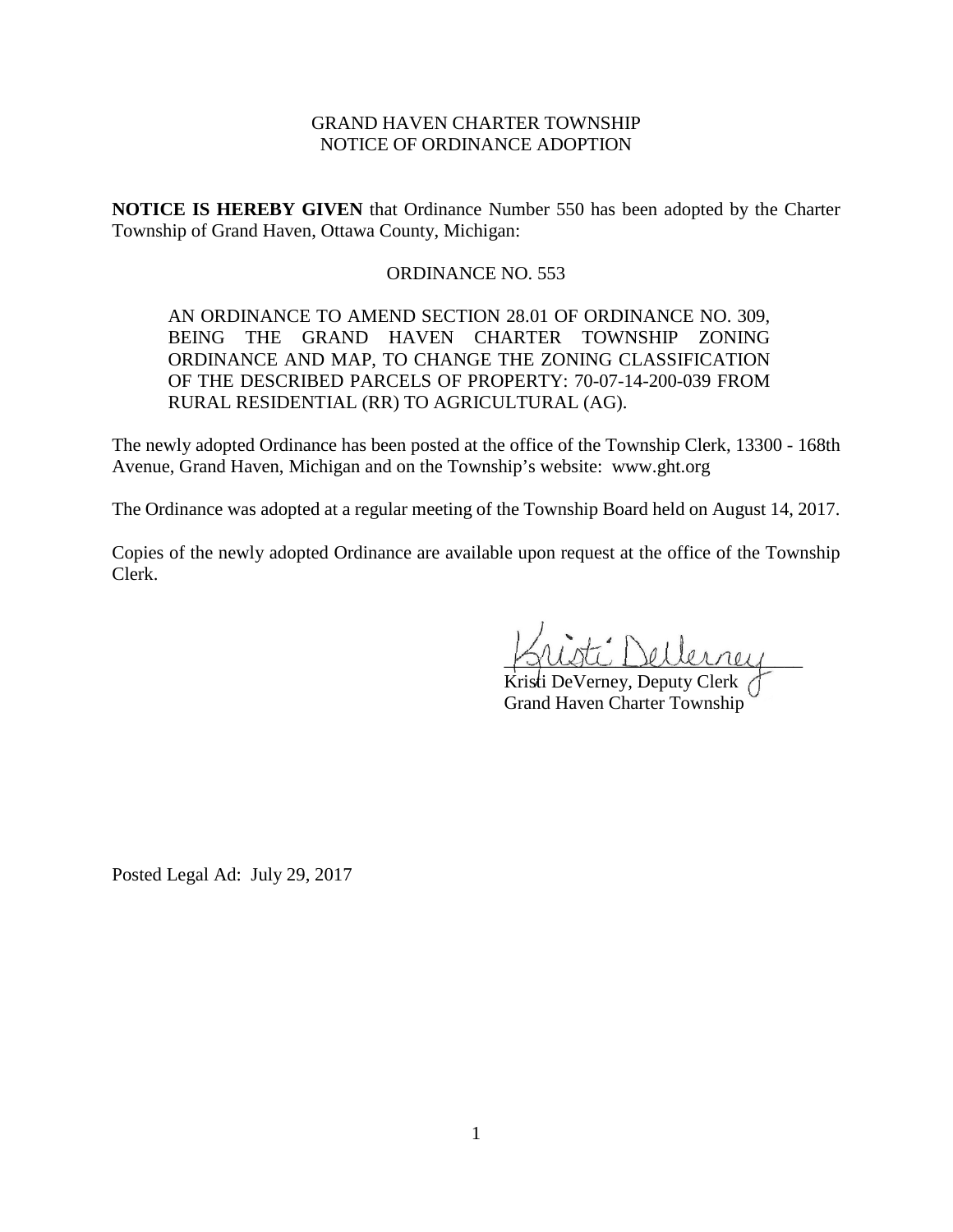### ORDINANCE NO. 553

### **ZONING MAP AMENDMENT ORDINANCE**

AN ORDINANCE TO AMEND CERTAIN PORTIONS OF THE ZONING ORDINANCE AND MAP OF GRAND HAVEN CHARTER TOWNSHIP, OTTAWA COUNTY, MICHIGAN FOR THE PURPOSE OF REZONING CERTAIN LANDS FROM THE RURAL RESIDENTIAL (RR) DISTRICT TO THE AGRICULTURAL (AG) DISTRICT.

GRAND HAVEN CHARTER TOWNSHIP, COUNTY OF OTTAWA, AND STATE OF MICHIGAN ORDAINS:

Section 1. Amendment. The Zoning Ordinance and Map of the Charter Township of Grand Haven, Ottawa County, Michigan, the map being incorporated by reference in the Zoning Ordinance for the Charter Township of Grand Haven pursuant to Chapter 3, shall be amended so that the following lands shall be rezoned from the Rural Residential District (RR) to the Agricultural District (AG). The lands are in the Charter Township of Grand Haven, Ottawa County, Michigan, and are described as follows:

### PARCEL NUMBER: 70-07-14-200-039

PART OF NE 1/4 COM S 89D 0M 12S E 335.4 FT & S 0D 07M 24S W 649.62 FT FROM N 1/4 COR, TH S 89D 0M 12S E 335.22 FT, S 0D 08M 20S W 650 FT, N 89D 0M 12S W 335.05 FT, TH N 0D 07M 24S E 650 FT TO BEG. SEC 14 T7N R16W AND THE W 1/4 OF W 1/2 OF NE 1/4 EXC W 160 FT OF N 335 FT, ALSO EXC N 50 FT FOR RD R/W. SEC 14 T7N R16W

Section 2. Effective Date. This amendment to the Grand Haven Charter Township Zoning Ordinance was approved and adopted by the Township Board of Grand Haven Charter Township, Ottawa County, Michigan on August 14, 2017, after a public hearing as required pursuant to Michigan Act 110 of 2006, as amended; after introduction and a first reading on July 24, 2017, and after posting and publication following such first reading as required by Michigan Act 359 of 1947, as amended. This Ordinance shall be effective on September 2, 2017, which date is the eighth day after publication of a Notice of Adoption and Posting of the Zoning Map Amendment Ordinance in the *Grand Haven Tribune*, as required by Section 401 of Act 110, as amended. However, this effective date shall be extended as necessary to comply with the requirements of Section 402 of Act 110, as amended.

Mark Reenders, Township Supervisor Laurie Larsen, Township Clerk

\_\_\_\_\_\_\_\_\_\_\_\_\_\_\_\_\_\_\_\_\_\_\_\_\_\_\_\_\_\_\_ \_\_\_\_\_\_\_\_\_\_\_\_\_\_\_\_\_\_\_\_\_\_\_\_\_\_\_\_\_\_